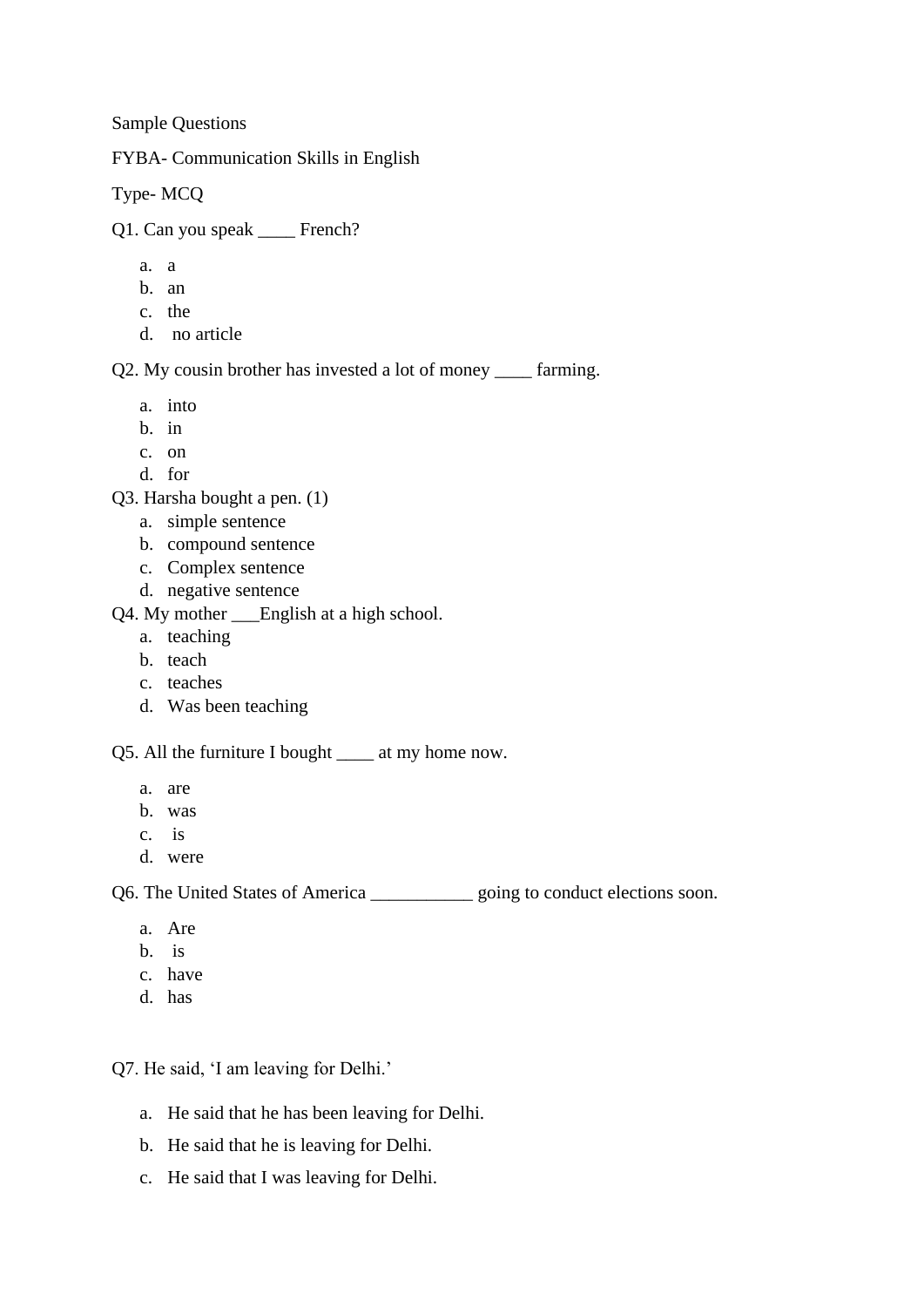d. He said that he was leaving for Delhi.

Q8. They had to provide some evidence to the court to clear him of the accusation, \_\_\_\_\_\_\_\_\_\_\_ ?

- a. wouldn't they
- b. hadn't he
- c. didn't he
- d. didn't they

Q9. Which of the following is not a compulsory part of a business letter?

- a. Salutation
- b. Close
- c. Attention line
- d. Body

Q10. Which of the following is not an aspect of a business letter?

- a. A business letter represents the employee
- b. A business letter represents the employer.
- c. A business letter is a formal communication.
- d. A business letter is subjective.

Q11. Principle of ---------- ensures that enough information is provided to the receiver for decision making.

- a. Correctness
- b. Completeness
- c. Clarity
- d. Conciseness

Q12. In ----------- format first line of each paragraph is indented.

- a. Full block
- b. Modified Block
- c. \*\*Semi block
- d. Hanging indented

Q13. Which is not a similarity between science and technical writing.

- a. contribute in making of new development in the society
- b. research
- c. observation
- d. None of these

Q14. One of the key principles of effective writing is to place the key information at the. (5)

a. Beginning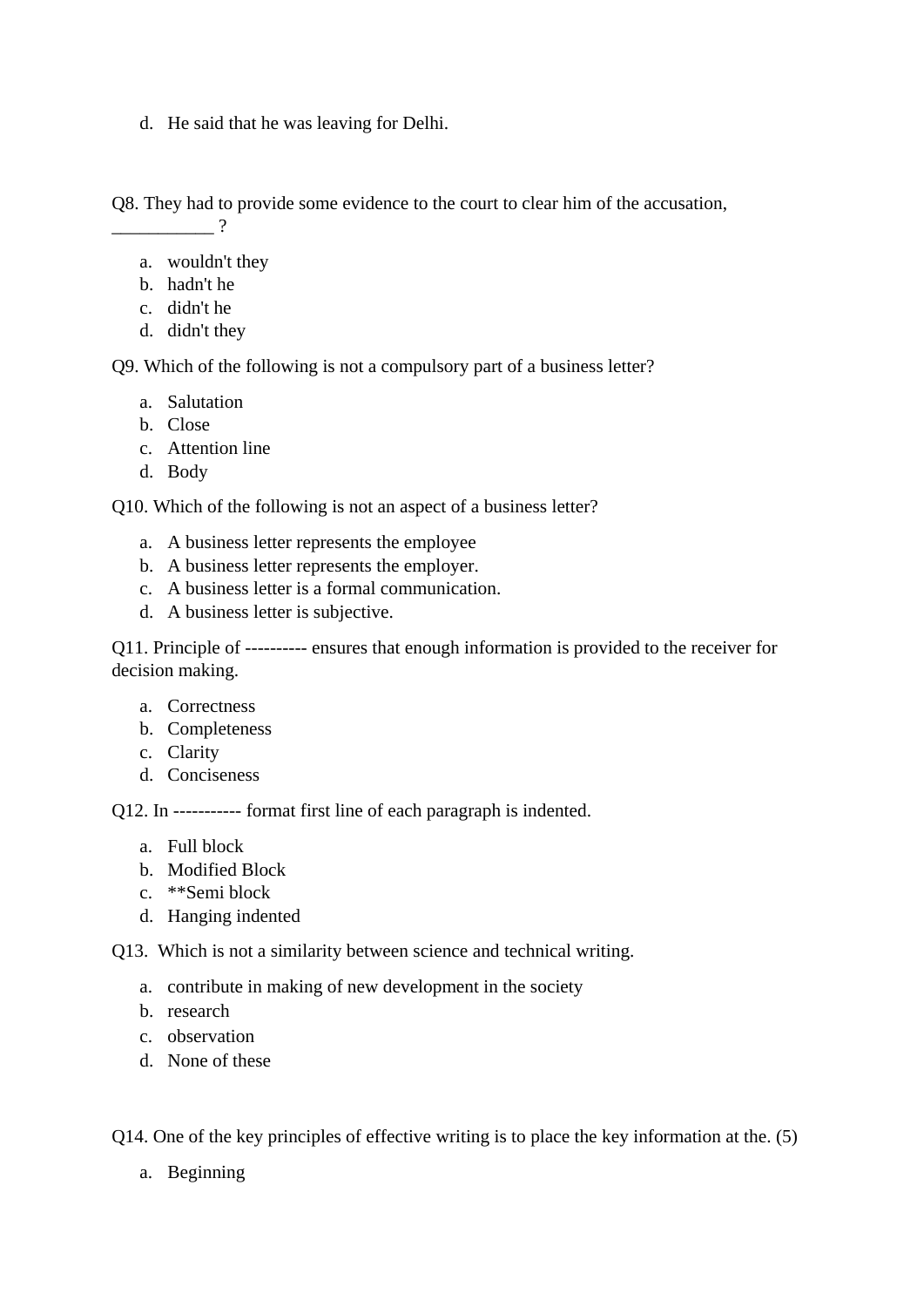- b. End
- c. Middle
- d. Margin

Q15.  $\qquad \qquad$  is a type of writing that aims to sell goods and services.

- a. Legal Stamping
- b. Copywriting
- c. Trade make
- d. None of these

Q16. Which of the given statements are considered as basic requirement of good writing?

- a. Good writing communicates an idea clearly and effectively
- b. Good writing is elegant and stylish
- c. Good writing is free of grammar and spelling errors.
- d. All of these

Q17. characteristics of essay writing?

- a. Discussion, analysis, characterization
- b. Discussion, order and personal information
- c. Unity, order, brevity, style
- d. Analysis point of view

Q18. a good essay must be contain \_\_\_\_\_\_\_\_\_.

- a. A central thought
- b. logical linkage
- c. details of description
- d. All of the above.

Q19. In a narrative essay, the writer tells a story about \_\_\_\_\_\_\_\_\_.

- a. A picture with colourful words
- b. Romantic elements
- c. Scientific elements
- d. A real life experiences

Q20. In an expository essay, the writer explains a topic on \_\_\_\_\_\_\_\_\_.

- a. The comparison and contrast elements
- b. Romantic elements